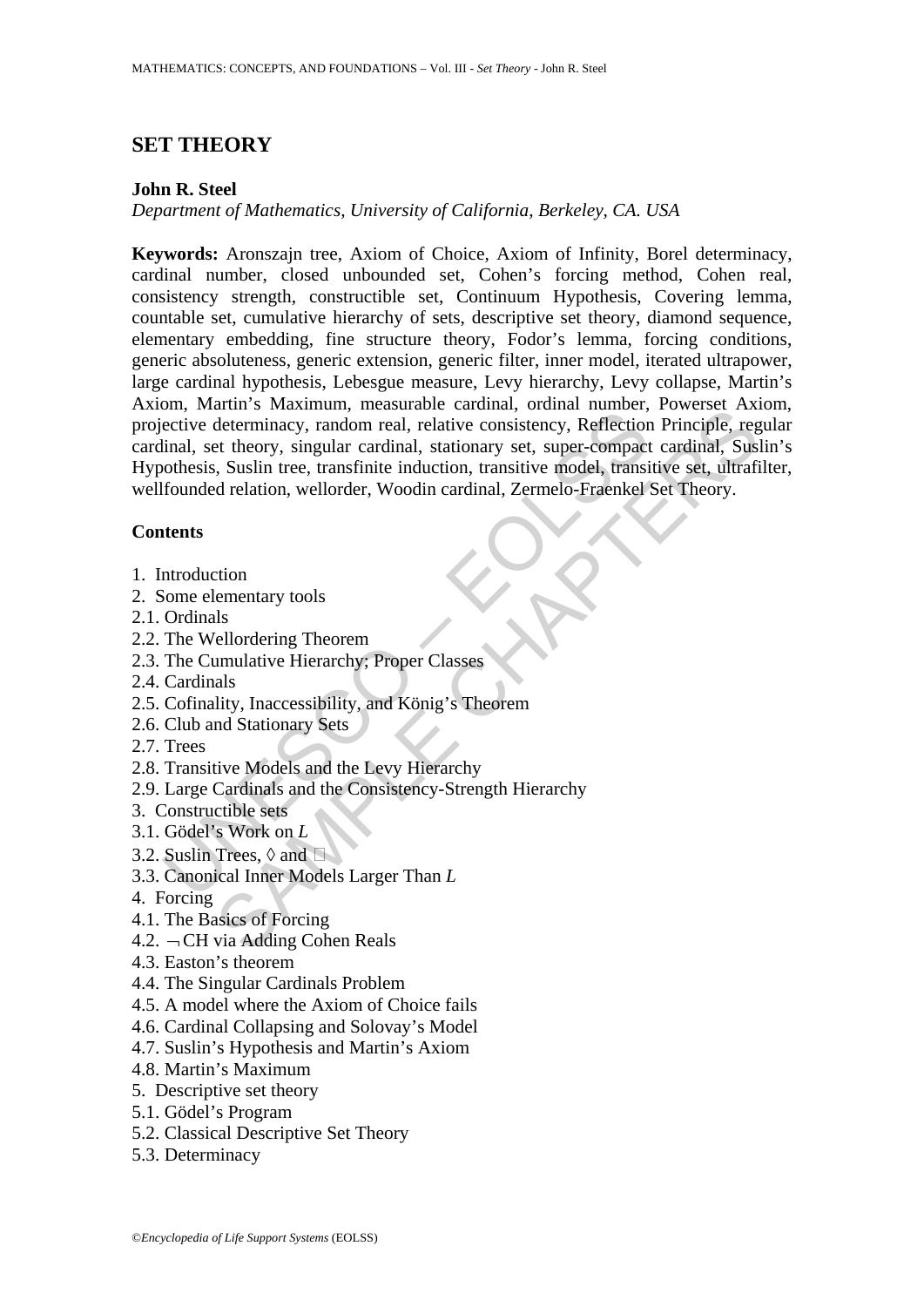5.4. Large Cardinals and Determinacy 5.5. Generic Absoluteness and CH 6. Other topics Glossary Biographical Sketch

### **Summary**

All mathematical statements can be expressed in the very simple *language of set theory*, whose quantifiers are understood as ranging over sets, and whose only nonlogical symbol  $\in$  stands for the membership relation. All mathematical proofs to date can be carried out granted certain basic axioms about sets. In this sense, the general theory of sets is a foundation for all of mathematics.

Let a constrained in the anti-<br>
and constrained in the mattem of the constant of the sixtual proofs require no more than the a<br>
calceled set theory with Choice, or ZFC. Nevertheless, a surprisin<br>
c questions about sets in maanon for an of mannemates.<br>
anjority of mathematical proofs require no more than the axioms of Zern<br>
et theory with Choice, or ZFC. Nevertheless, a surprising number of c<br>
to itons about sets in general are not decided b The vast majority of mathematical proofs require no more than the axioms of Zermelo-Fraenkel set theory with Choice, or ZFC. Nevertheless, a surprising number of quite basic questions about sets in general are not decided by the axioms of ZFC; moreover many of the more abstract questions of analysis, algebra, and topology are left similarly undecided. Perhaps the most famous of the undecided questions is Cantor's Continuum Problem: what is the cardinality of the set of all real numbers?

In this article we shall describe some of the basic ideas of the general theory of sets, and then move to an exposition of the methods by which one can show that a given statement in the language of set theory is not decided by ZFC. We conclude with a discussion of extensions of ZFC obtained by strengthening the Axiom of Infinity, and show that these suffice to remove the incompleteness of ZFC in one important realm.

## **1. Introduction**

Much of set theory is motivated by the simple question

*What are the proper axioms for mathematics?* 

Mathematicians prove things for a living; what should they take as their common assumptions in these proofs?

In a sense, this question goes back to Euclid, although in his day, merely axiomatizing geometry was a great achievement. It was through Descartes' reduction of geometry to analysis, the reduction of analysis to arithmetic by  $19<sup>th</sup>$  century mathematicians such as Cauchy and Dedekind, and the reduction of arithmetic to set theory by Gottlob Frege, that the project of axiomatizing all of mathematics became feasible around the turn of the  $20<sup>th</sup>$  century. These reductions showed that all of the mathematics of the time could be expressed in the very simple *language of set theory*, whose quantifiers are understood as ranging over *pure sets*, and whose only non-logical symbol  $\in$  is interpreted as standing for the membership relation. The pure sets are just those built up from the empty set by repeatedly forming sets of objects previously constructed in a process which is iterated into the transfinite. Since we shall not need to consider impure sets (such as the set of knives in my cabinet), henceforth we use *set* to mean pure set.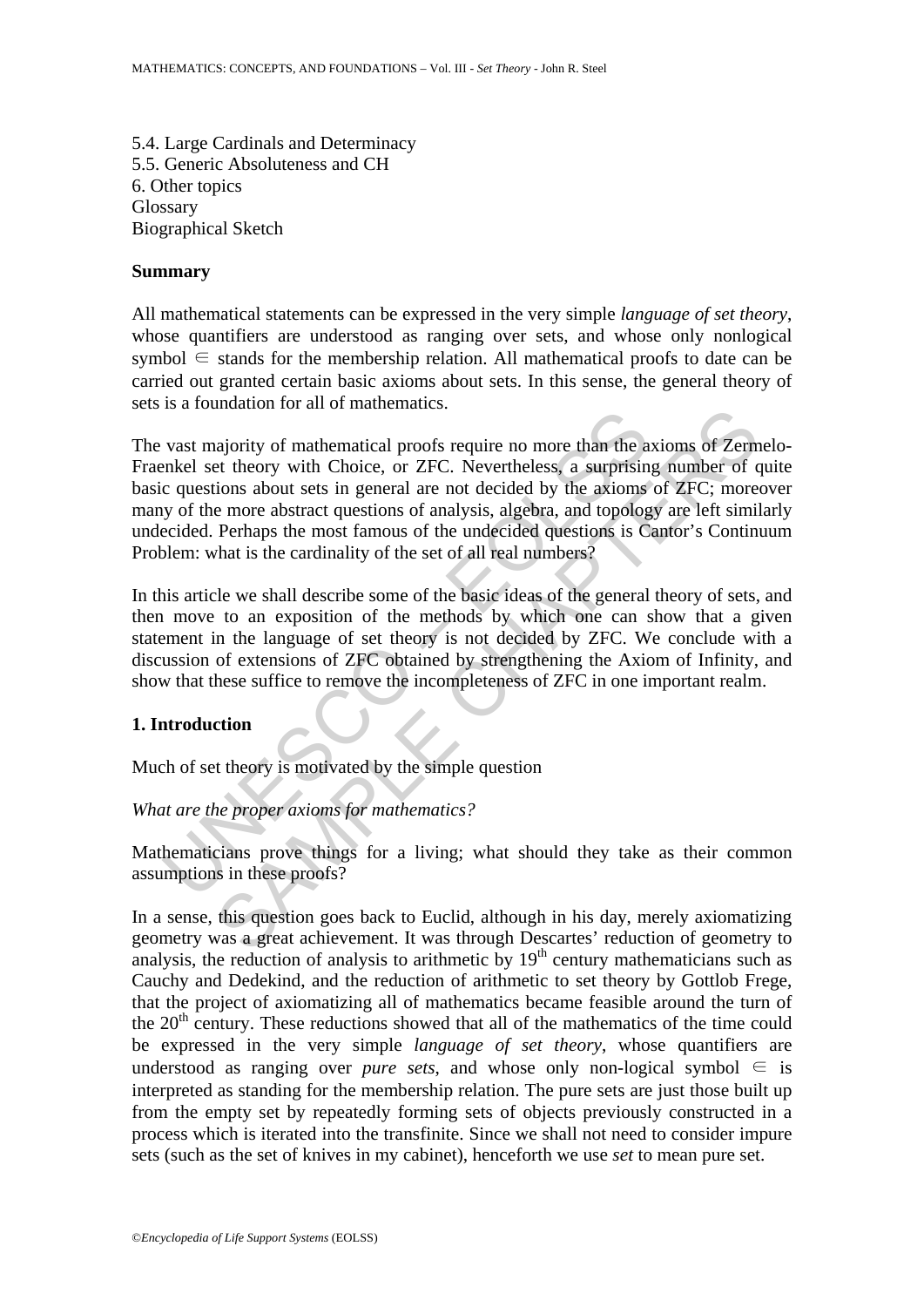In the period 1905-1927, Russell, Zermelo, Fraenkel, and Skolem isolated an elegant list of basic statements about sets, expressed in the language of set theory, and showed that from these axioms one could derive all of the mathematics of the time. This system of axioms is now known as Zermelo-Fraenkel Set Theory with Choice, or ZFC. Most of its axioms are set-existence axioms; for example, the Axiom of Infinity asserts that there is an infinite set, and the Powerset Axiom asserts that for every set *x*, there is a set  $P(x)$ whose members are precisely the subsets of *x*. (See *Formal Logic* for further discussion.) ZFC is a good provisional answer to the question with which we began, and it is still true today that almost everything that mathematicians have proved has been derived from its axioms.

While there is still no hint of a mathematical statement which cannot be expressed in the language of set theory, we have discovered that ZFC is incomplete in important ways. A surprising number of quite basic questions about sets in general are not decided by the axioms of ZFC; moreover, many of the more abstract questions of analysis, algebra, and topology are similarly left undecided. Here is a list of some examples.

#### *The Continuum Hypothesis.*

Fising number of quite basic questions about sets in general are<br>missing number of quite basic questions about sets in general are<br>more of ZFC; moreover, many of the more abstract questions of analogy are similarly left u number of quite basic questions about sets in general are not decided by<br>
ZFC; moreover, many of the more abstract questions of analysis, algebra,<br>
zEFC; moreover, many of the more abstract questions of analysis, algebra, The first theorem of general set theory was Cantor's remarkable discovery, in 1873, that infinite sets come in different sizes. Cantor showed that for any set *x*, there are strictly more subsets of x than there are elements of x; in modern cardinality notation, that  $|x|$  $|P(x)|$  for all *x*. He naturally asked whether for infinite *x* there are any sets of intermediate size. The *Generalized Continuum Hypothesis*, or GCH, asserts that there are not, that is, that for all infinite x,  $|P(x)| = |x|^+$ , where  $|x|^+$  is the least cardinal strictly greater than |*x*|. The special case in which  $|x| = \omega$  is the smallest infinite cardinal is called the *Continuum Hypothesis*, or CH, because in this case  $|P(x)| = |\mathbb{R}|$ . Calling a set *countable* if it is either finite or equinumerous with the set  $\omega$  of all natural numbers, the Continuum Hypothesis is equivalent to the statement that every uncountable set of real numbers is equinumerous with the set  $\mathbb R$  of all real numbers.

In 1937, Gödel produced a model of ZFC in which the GCH is true. In 1963, Cohen produced a family of models of ZFC in which the CH is false; there are, as we shall see, many possibilities for the function  $|x| \mapsto |P(x)|$  in such models. By itself, ZFC has very little to say about one of the most basic problems in general set theory, the problem of counting the powerset of an infinite set.

## *Suslin's Hypothesis.*

A partial order is a structure  $\mathbb{P} = (P, \leq)$ , where  $\leq$  is a reflexive, antisymmetric, transitive binary relation on *P* . P is *linear* if for all  $x, y \in P, x \le y$  or  $y \le x$ . If  $L = (L, \leq)$  is a linear order with no largest or smallest element such that

(1) Every  $X \subset L$  which is bounded above has a least upper bound, and

(2) there is an  $X \subset L$  such that  $|X| = \omega$  and *X* is dense in  $\mathbb{L}$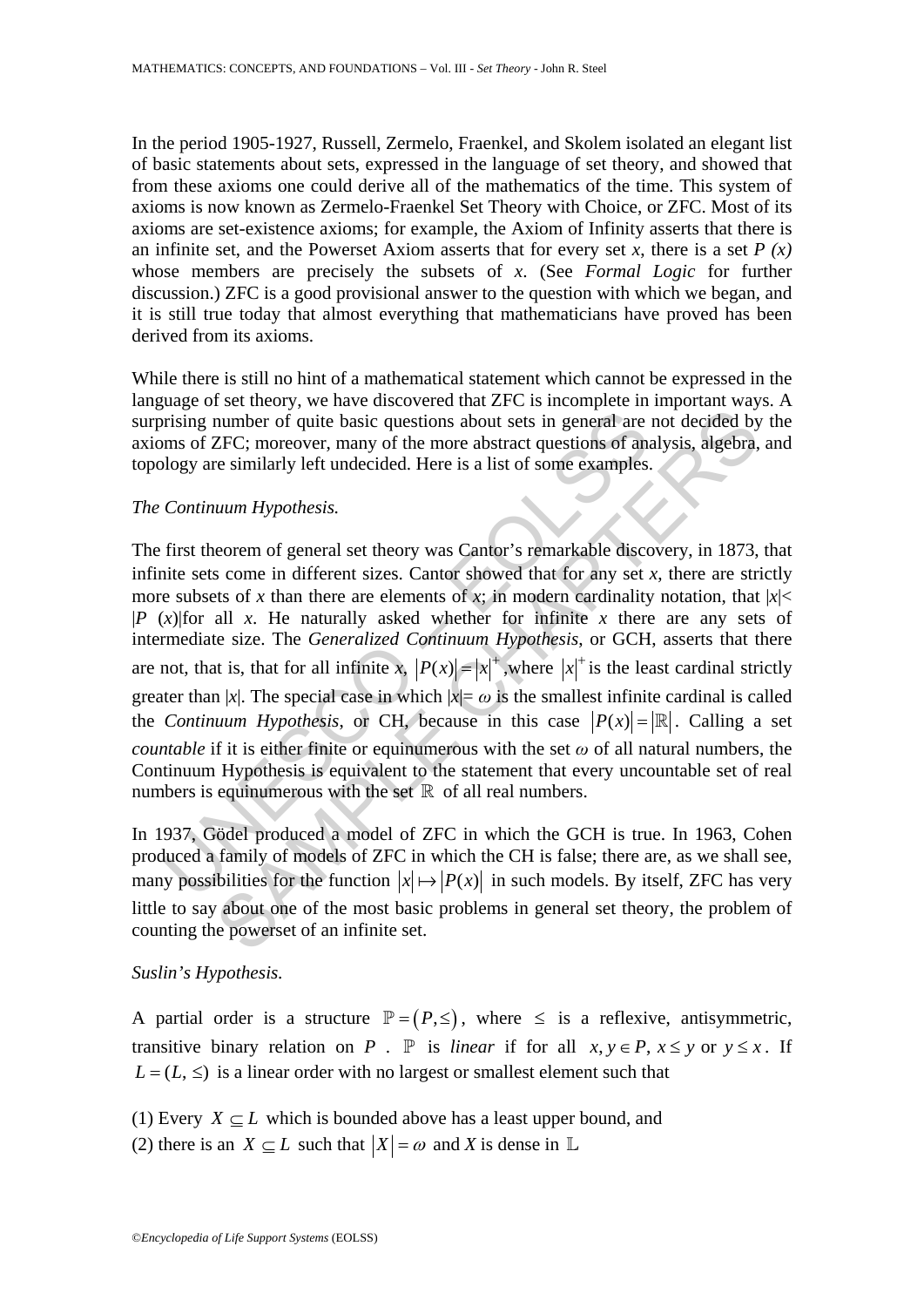$(i.e., \forall a, b \in L(a < b \rightarrow \exists c \in X (a < c < b)),$ 

then L is isomorphic to  $(\mathbb{R}, \leq^{\mathbb{R}})$ , the real numbers with the standard order on them. In the 1920's, Suslin conjectured that this characterization of  $(\mathbb{R}, \leq^{\mathbb{R}})$  can be varied by replacing (2) with the ostensibly weaker

(2a) if  $\mathcal I$  is a family of pairwise disjoint intervals of  $\mathbb L$ , then  $\mathcal I$  is countable.

A *Suslin line* is a linear order L without endpoints satisfying (1) and (2a), but not isomorphic to  $(\mathbb{R}, \leq^{\mathbb{R}})$ . *Suslin's Hypothesis* (SH) asserts, confusingly enough, that there are no Suslin lines.

In the late 1960's, Jech used Cohen's techniques to produce a model of ZFC is which there are Suslin lines. Not long afterward, Solovay and Tennenbaum extended Cohen's technique in an important way, and thereby produced a model of ZFC in which there are no Suslin lines.

*Scales in*  $(\omega^{\omega}, \leq^*)$ .

We define the partial order of eventual domination on  ${\omega}^{\omega} = {f | f : \omega \rightarrow \omega}$  by:

the late 1960's, Jech used Cohen's techniques to produce a mode<br>
e are Suslin lines. Not long afterward, Solovay and Tennenbaum<br>
mique in an important way, and thereby produced a model of ZFC<br>
suslin lines.<br>
les in  $(\omega^{\omega$ *f*  $\leq$ <sup>\*</sup> *g* iff  $\exists m \forall n \ge m$   $(f(n) \le g(n))$ . A *scale* in  $(\omega^{\omega}, \leq^*)$  is a set  $S \subseteq \omega^{\omega}$  which is linearly ordered by  $\leq^*$  and cofinal, in the sense that  $\forall f \in \omega^{\omega} \exists g \in S(f \leq^* g)$ . It is not hard to see that CH implies that there is a scale. There are models of ZFC constructed by Cohen's method in which CH is false and there are no scales, as well as models in which CH is false and nevertheless, there is a scale.

# *Lebesgue Measure.*

1960's, Jech used Cohen's techniques to produce a model of ZFC is w<br>uslin lines. Not long afterward, Solovay and Tennenbaum extended Coh<br>n an important way, and thereby produced a model of ZFC in which there<br>ines.<br> $\omega^{\omega}$ In 1902, the analyst Lebesgue defined a natural measure μ on certain sets of reals. If *A* is an interval, then  $\mu(A)$  is just its length. If *A* is open, then  $A = \bigcup_{n \leq \omega} I_n$  In where the *I<sub>n</sub>* are disjoint intervals, and we set  $\mu(A) = \sum_{n=1}^{\infty} \mu(I_n)$ . If *A* is closed, then  $\mu(A) = \sum_{n \in \mathbb{Z}} 1 - \mu((n, n+1) \setminus A)$ . Finally, for arbitrary *A*, we define the outer measure  $\mu^+(A) = \inf(\{\mu(U) \mid U \text{ is open and } A \subseteq U\})$ , and inner measure  $\mu^{-}(A) = \sup(\{\mu(F) \mid F \text{ is closed and } F \subseteq A.\})$ .

We say that *A* is *Lebesgue measurable* iff  $\mu^+(A) = \mu^-(A)$ , in which case we write  $\mu(A)$  for the common value. Lebesgue's measure leads to a natural and important extension of the Riemann integral to functions which may have infinitely many discontinuities.

Lebesgue showed that the collection of Lebesgue measurable sets is closed under complements and countable unions, and therefore includes the class of Borel subsets of [0,1]. On the other hand, Vitali showed with a heavy use of the Axiom of Choice that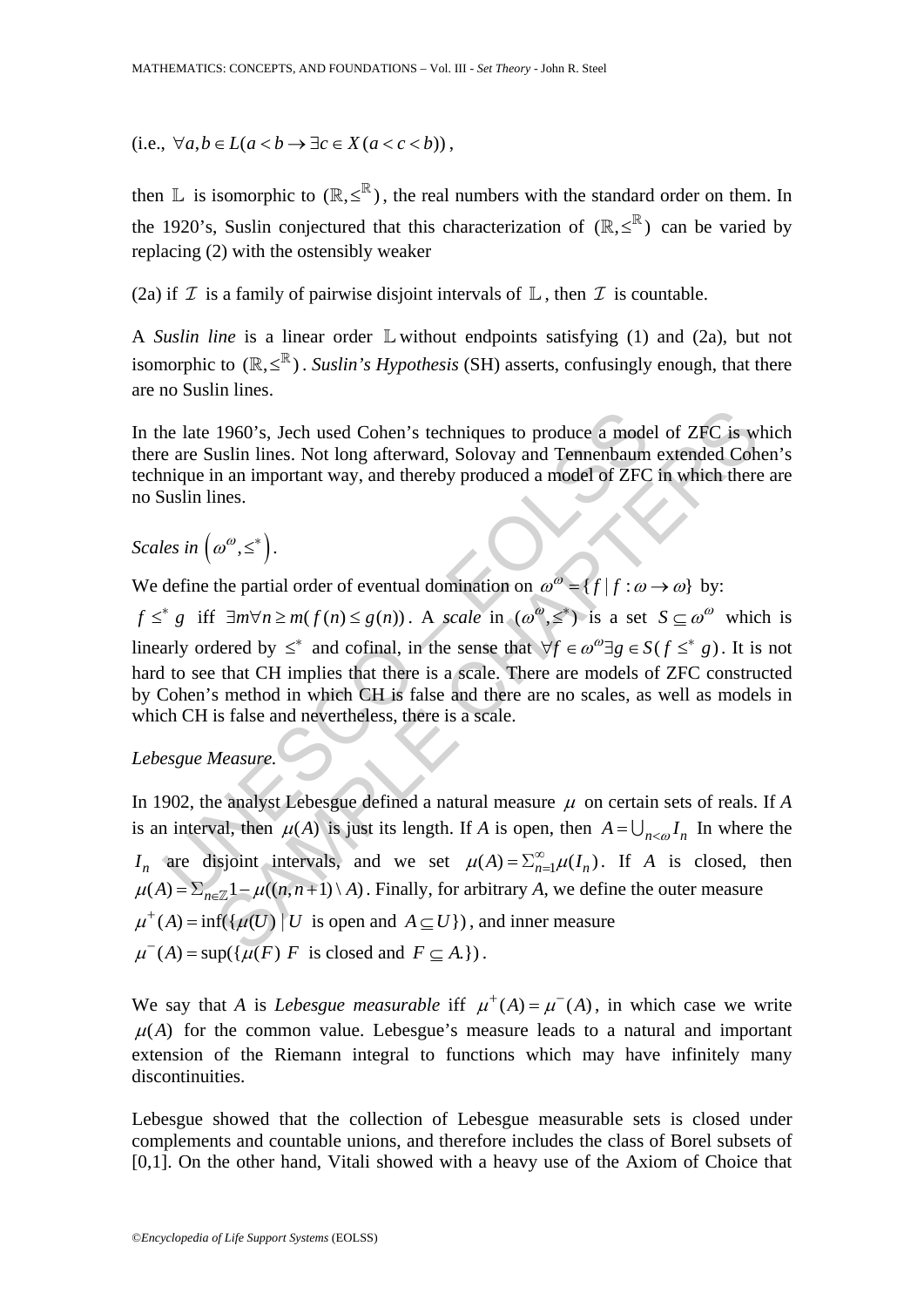there is a non-Lebesgue-measurable set. His construction is the following: for  $x, y \in [0,1]$ , let  $xEy \Leftrightarrow x-y$  is rational. E is an equivalence relation, and by the Axiom of Choice there is a set  $A \subset [0,1]$  such that *A* meets each equivalence class of *E* in exactly one point. Suppose *A* were Lebesgue measurable, and consider the rational translations  $T_a : [0, 1] \rightarrow [0, 2]$  given by

 $T_a(x) = x + q$ 

for rational  $q \in [0,1]$ . Our choice of *A* guarantees that the images  $T_q(A)$  for  $q \in \mathbb{Q}$  are pairwise disjoint and cover [1, 2]. But Lebesgue measure is translation invariant, so  $\mu(A) = \mu(T_a(A))$  for all *q*. Since Lebesgue measure is also countably additive, we have a contradiction: if  $\mu(A) = 0$ , then  $\mu([1,2]) = 0$ , and if  $\mu(A) > 0$ , then  $\mu([1,2]) = \infty$ .

ntradiction: if  $\mu(A) = 0$ , then  $\mu([1, 2]) = 0$ , and if  $\mu(A) > 0$ , then<br>li's example illustrates the fact that *arbitrary* sets of reals may<br>eent. A dramatic example of this phenomenon is the famous *Banac*<br>e is a decomposi <sup>4</sup><br>
ion: if  $\mu(A) = 0$ , then  $\mu([1,2]) = 0$ , and if  $\mu(A) > 0$ , then  $\mu([1,2]) = \infty$ .<br>
ample illustrates the fact that *arbitrary* sets of reals may have no geom<br>
dramatic example of this phenomenon is the famous *Banach-Tarsk* Vitali's example illustrates the fact that *arbitrary* sets of reals may have no geometric content. A dramatic example of this phenomenon is the famous *Banach-Tarski paradox*: there is a decomposition of the unit ball in  $\mathbb{R}^3$  into finitely many pieces, which can be moved by translations and rotations to become a decomposition of the unit cube. The pieces in such a decomposition cannot be measurable with respect to the natural extension of Lebesgue measure to  $\mathbb{R}^3$ .

It is natural to ask whether the sets more familiar to analysts, those given by some construction or definition, can exhibit such pathology, or whether they are all Lebesgue measurable. Gödel showed in 1937 that in his model of ZFC+ GCH, it is also true that there is a simply definable subset of [0, 1] which is not Lebesgue measurable. On the other hand, Solovay in 1965 was able to use Cohen's technique to produce a model of ZFC in which all reasonably definable sets of reals are Lebesgue measurable.

It is also natural to ask whether there is an extension of Lebesgue measure to a measure v defined on all  $A \subseteq [0,1]$   $A \subseteq [0, 1]$ . (Such a measure v cannot be translation-invariant, by Vitali's argument.) In Gödel's model, there is no such extension; on the other hand, Solovay in 1966 produced a model of ZFC in which there is such an extension.

In the rest of this chapter we shall outline the independence techniques of Gödel and Cohen, and show how they apply to these and several other natural problems. The sheer volume of work in this vein can lead to the impression that the set-theorist's sole function delivers to other mathematicians, often other set-theorists, the bad news that they will not be able to solve this or that problem. We hope to lead the reader to a different conclusion: that one of the most interesting and potentially useful global features of the universe *V* of all sets is that it has within it descriptions of many alternate universes satisfying various natural theories. These alternate universes are not so far from *V* in some ways; for example, they all have the same natural numbers as does *V* , so that any statement of number theory true in one of them is true in *V* . The study of such alternate universes is an inevitable and important part of the global theory of *V* .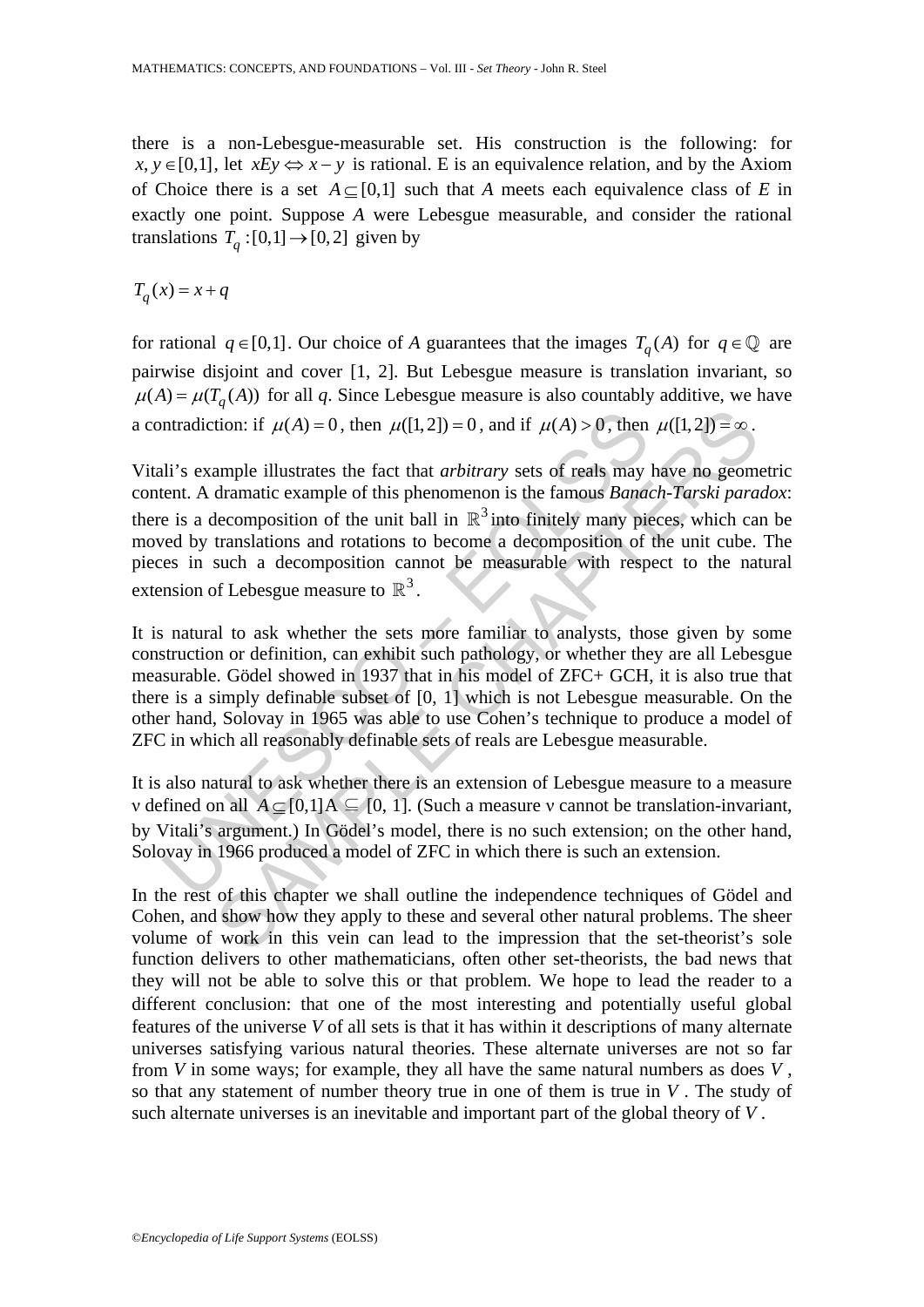We shall also introduce some plausible reinforcements of the Axiom of Infinity, and show that these strong axioms of infinity (also known as large cardinal hypotheses), decide many of the more concrete statements of mathematical interest which are left undecided by ZFC. This suggests that our answer to "Euclid's question" is still evolving.

### **2. Some Elementary Tools.**

We begin with a quick inventory of some of the more elementary ideas and results of set theory. The reader who would like a gentler and more thorough introduction to this material should see *Formal Logic* .

# **2.1. Ordinals**

Transfinite induction is one of the signature methods of set theory. Indeed, set theory began with Cantor's use of transfinite induction to study trigonometric series.

as finite induction is one of the signature methods of set theory.<br>
an with Cantor's use of transfinite induction to study trigonometric<br> *vellfounded relation* is a binary relation R on a set Y such that  $\in Y$  has an R-m induction is one of the signature methods of set theory. Indeed, set the<br>Cantor's use of transfinite induction to study trigonometric series.<br>
Aded relation is a binary relation R on a set Y such that every nonempty<br>
san A *wellfounded relation* is a binary relation *R* on a set *Y* such that every nonempty set *X* ⊆ *Y* has an *R*-minimal element, that is,  $\exists a \in X \forall b \in Y(\neg bRa)$ . Equivalently, *R* is wellfounded iff there is no sequence  $\langle a_i | i \langle \omega \rangle$  such that  $\forall i (a_{i+1} R_{a_i})$ . One can carry out proofs and definitions by transfinite induction along a wellfounded relation; for example, to define a function *f* with domain *Y*, it suffices to define  $f(a)$  from  $f | {b|bRa}$ . The existence of a unique *f* with domain *Y* satisfying the induction clause at all  $a \in Y$  can be proved in ZFC, using the Axiom of Replacement.

A *wellorder* is a linear order whose associated strict order is wellfounded. Any two wellorders  $W_1$  and  $W_2$  can be compared as to length: either  $W_1$  is isomorphic to a proper initial segment of  $\mathbb{W}_2$ , or  $\mathbb{W}_1$  is isomorphic to  $\mathbb{W}_2$ , or  $\mathbb{W}_2$  is isomorphic to a proper initial segment of  $\mathbb{W}_1$ , moreover these possibilities are mutually exclusive, and the isomorphism is in each case unique. These facts are proved using transfinite induction.

A set *X* is *transitive* if whenever  $a \in b$  and  $b \in X$ , then  $a \in X$ ; that is, *X* is an  $\in$ -initial segment of the universe of all sets. If  $(Y, <^*)$  is a strict wellorder, we define by transfinite induction

 $\pi(a) = {\pi(b) | b <^* a}$ .

The range of  $\pi$  is a transitive set which is strictly wellordered by  $\in$ ;we call such a set an *ordinal*. We have thus shown that every (strict) wellorder is isomorphic to an ordinal. It is easy to show that the ordinal and isomorphism are uniquely determined by the wellorder. If  $\alpha$  and  $\beta$  are ordinals, we write  $\alpha < \beta$  to mean that  $\alpha$  is isomorphic to a proper initial segment of  $\beta$ . It is a pleasant consequence of this choice of representatives for isomorphism types of wellorders (which is due to Von Neumann) that  $\alpha < \beta$  iff  $\alpha \in \beta$ . The relation < wellorders the class of all ordinals, with the least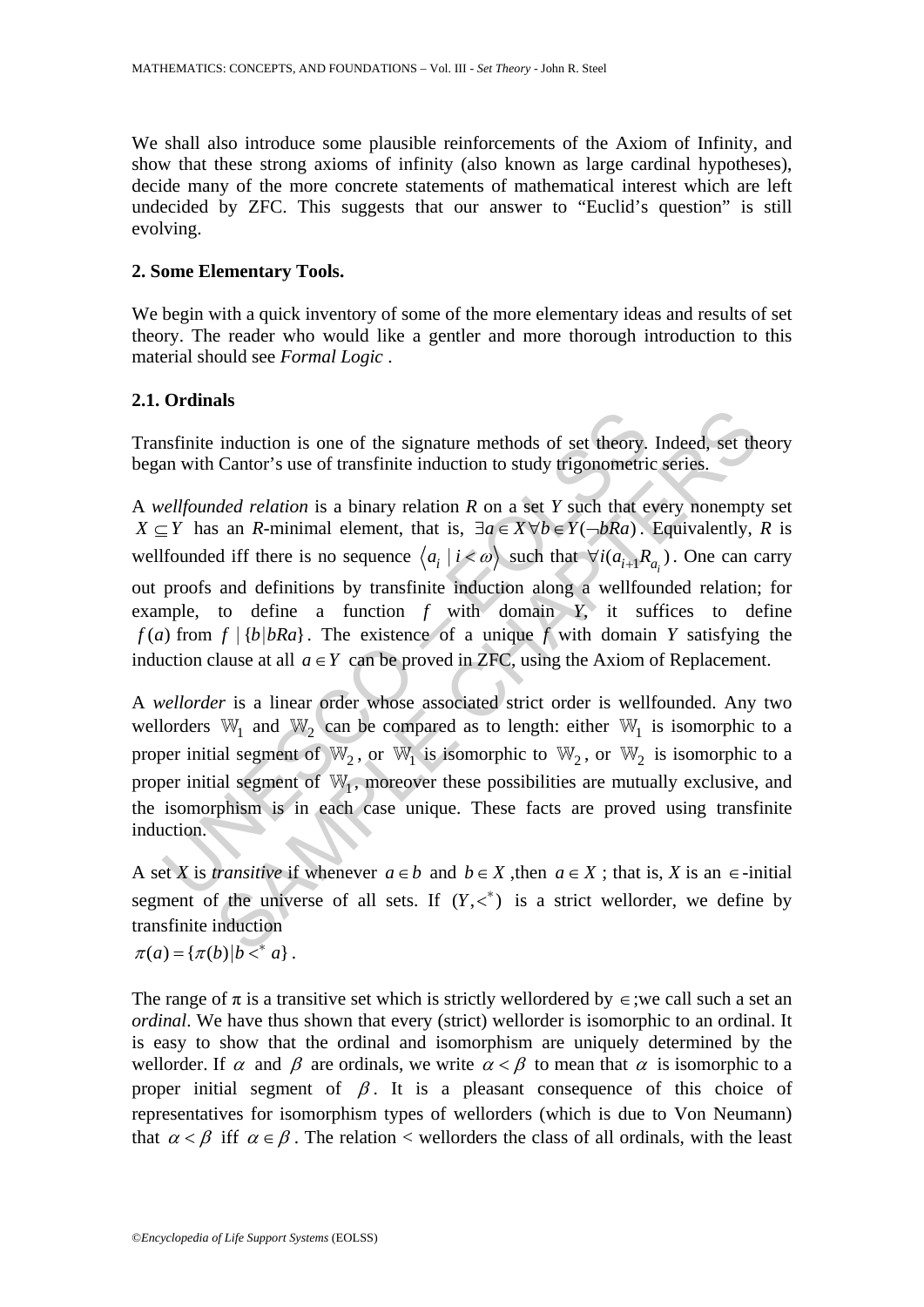upper bound of a set *X* being the ordinal  $\bigcup X$ . The least ordinal is  $0 = \emptyset$ , the order-type of the empty wellorder. If  $\alpha$  is an ordinal, then  $\alpha + 1 = \alpha \cup \{\alpha\}$  is the least ordinal strictly greater than  $\alpha$ .  $\lambda$  is a *limit ordinal* iff  $\lambda > 0$  and  $\forall \alpha (\lambda \neq \alpha + 1)$ . The Axiom of Infinity is equivalent to the statement: there is a limit ordinal. The least limit ordinal is called ω, and its members are called natural numbers.

### **2.2. The Wellordering Theorem**

The Axiom of Choice implies that wellorders exist in abundance:

**Theorem 2.1** (Zermelo 1905). *Every set admits a wellorder*.

*Proof*. Let *X* be given, and let *f* be a choice function with domain *P*(*X*), so that  $f(Y) \in Y$  for all nonempty  $Y \subset X$ . We define a function  $\pi$  with domain the ordinals by transfinite induction as follows:

 $\pi(\alpha) = f(X \setminus {\{\pi(\beta \mid \beta < \alpha\})})$ .

That is, we keep listing distinct elements of *X*, using *f* to pick the next one. The Axiom of Replacement implies that there is an  $\alpha$  such that  $ran(\pi | \alpha) = X$ . But then the image under  $\pi$  of the wellorder  $\in$  on  $\alpha$  is a wellorder of *X*.

of. Let X be given, and let f be a choice function with don  $0 \in Y$  for all nonempty  $Y \subseteq X$ . We define a function  $\pi$  with dom<br>sfinite induction as follows:<br> $t) = f(X \setminus {\pi(\beta | \beta < \alpha)})$ .<br>is, we keep listing distinct elements of X be given, and let f be a choice function with domain  $P(X)$ , so<br>for all nonempty  $Y \subseteq X$ . We define a function  $\pi$  with domain the ordinal<br>induction as follows:<br> $X \setminus {\pi(\beta | \beta < \alpha)}$ .<br>keep listing distinct elements of X, usi This combination of definition by transfinite induction and the Axiom of Choice is quite powerful. Here is another example. A *filter* on a set *I* is a family  $\mathcal{F} \subseteq P(I)$  closed under finite intersections and superset, and not containing  $\beta$ . One should think of *F* as a notion of largeness for subsets of *I*. An *ultrafilter* on *I* is a filter *F* on *I* such that for all *X* ⊆ *I*, either *X* ∈ *F* or *I*  $\setminus$  *X* ∈ *F*  $\cdot$  Using Zermelo's method, we can show *every filter extends to an ultrafilter.* For let  $\langle X_\alpha | \alpha \langle \theta \rangle$  enumerate  $P(I)$ , and let F be a given filter on *I*. We define filters  $\mathcal{F}_{\alpha}$  for  $\alpha \le \theta$  by induction: set  $\mathcal{F}_{0} = \mathcal{F}$ ,  $\mathcal{F}_{\alpha+1}$ = some filter G extending  $\mathcal{F}_{\alpha}$  s.t.  $X_{\alpha} \in \mathcal{G}$  or  $I \setminus X_{\alpha} \in \mathcal{G}$ , and

$$
\mathcal{F}_{\lambda} = \bigcup_{\alpha < \lambda} \mathcal{F}_{\alpha}
$$

for  $\lambda$  a limit ordinal. It is not hard to show that a filter  $\mathcal G$  as above must exist, and that at limit stages,  $\mathcal{F}_{\lambda}$  remains a filter. The desired ultrafilter is then  $\mathcal{F}_{\theta}$ .

#### **2.3. The Cumulative Hierarchy; Proper Classes**

One further definition by transfinite induction deserves mention, that of the *cumulative hierarchy*. We define